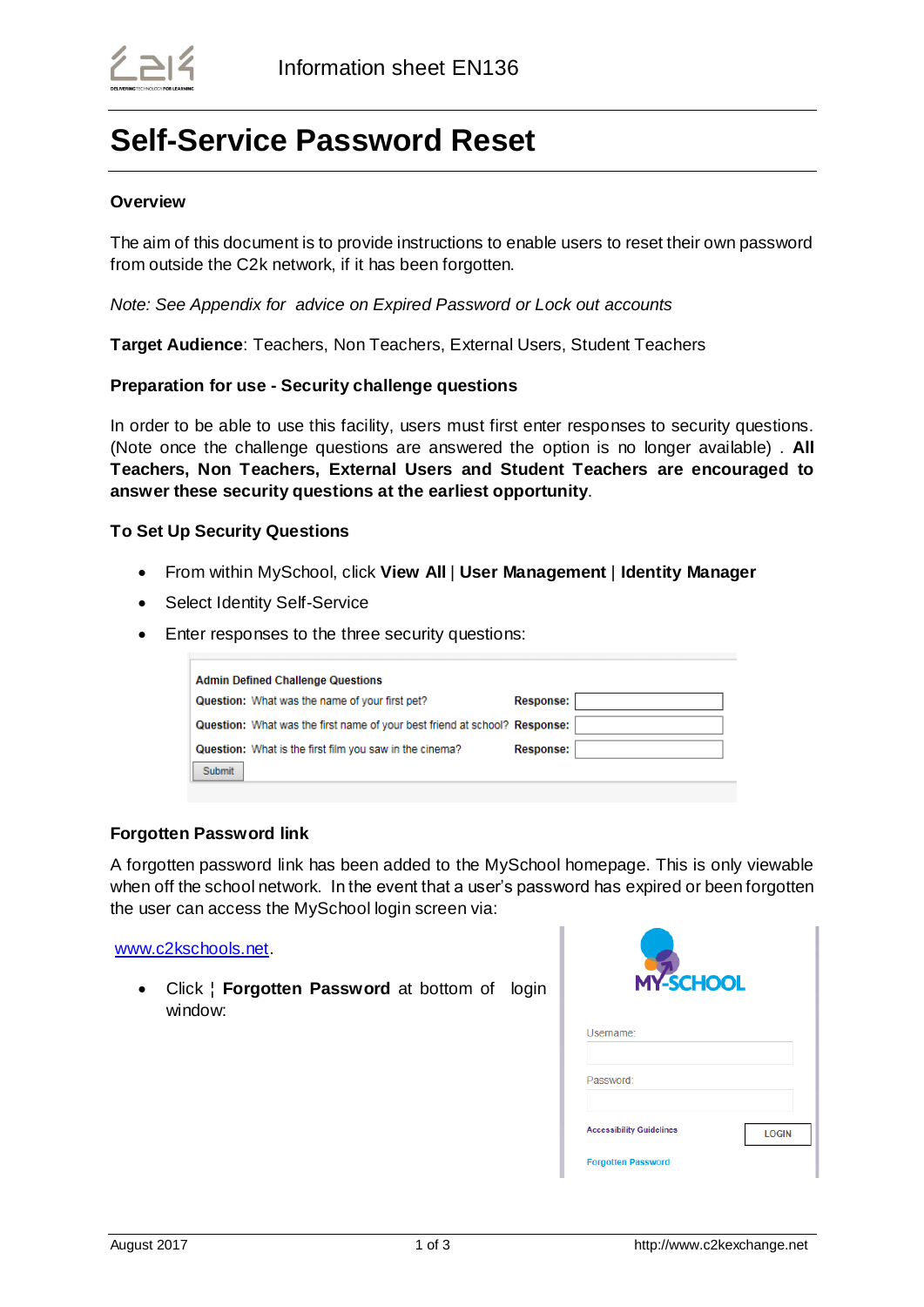Enter ¦ username:

|           | <b>IDM Forgot Password</b>                          |  |
|-----------|-----------------------------------------------------|--|
|           | To help you log in, you must specify your username. |  |
| Username: |                                                     |  |
| ubmit     |                                                     |  |

• Enter the responses

| <b>IDM Forgot Password</b>                                                 |                  |
|----------------------------------------------------------------------------|------------------|
| Please provide a response for each presented challenge.                    |                  |
| Question: What was the name of your first pet?                             | <b>Response:</b> |
| Question: What was the first name of your best friend at school? Response: |                  |
| Question: What is the first film you saw in the cinema?                    | <b>Response:</b> |
| Enter Response in clear text                                               |                  |

If the responses are correct, the user will be asked to enter the new password:

| <b>Change Password</b>                            |
|---------------------------------------------------|
| Your password must have the following properties: |
| • Minimum number of characters in password: 8     |
| You may use numbers in your password.             |
| The password is case sensitive.                   |
| You may use special characters in your password.  |
| You must use a unique password.                   |
| New password:                                     |
| Retype password:                                  |
| Submit                                            |
|                                                   |

• The password will be changed.

**Note**: If a user forgets their answers to the security questions, they must contact the C2k Service Desk (08000 931 541) to have them reset.